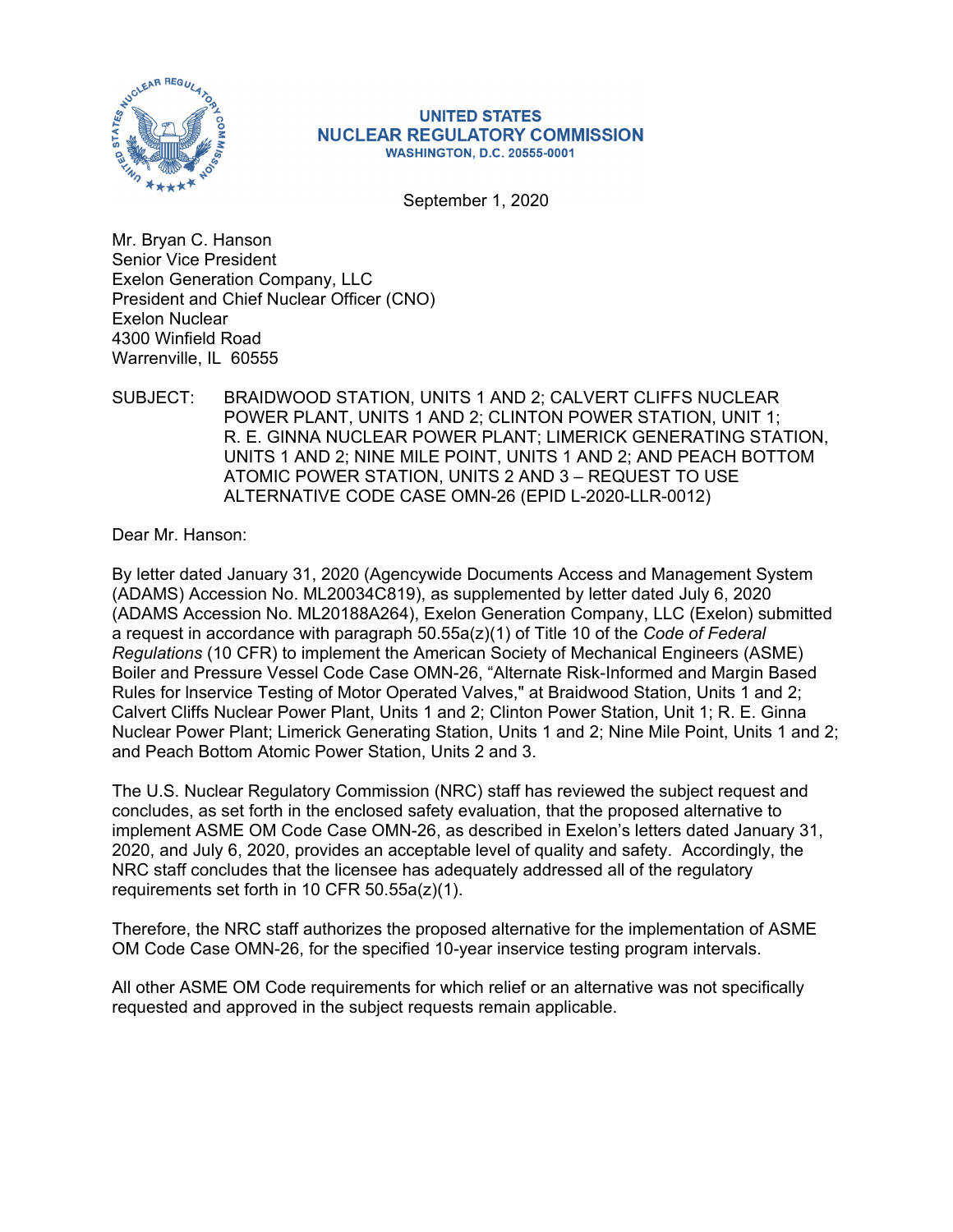If you have any questions, please contact Joel Wiebe at 301-415-6606 or via e-mail at Joel.Wiebe@nrc.gov

Sincerely,

Nancy L. Salgado

Digitally signed by Nancy L. Salgado Date: 2020.09.01 09:15:49 -04'00'

Nancy L. Salgado, Chief Plant Licensing Branch III Division of Operating Reactor Licensing Office of Nuclear Reactor Regulation

Docket Nos. STN 50-456, STN 50-457, 50-317, 50-318, 50-461, 50-244, 50-352, 50-353, 50-220, 50-410, 50-277, and 50- 278

Enclosure: Safety Evaluation

cc: Listserv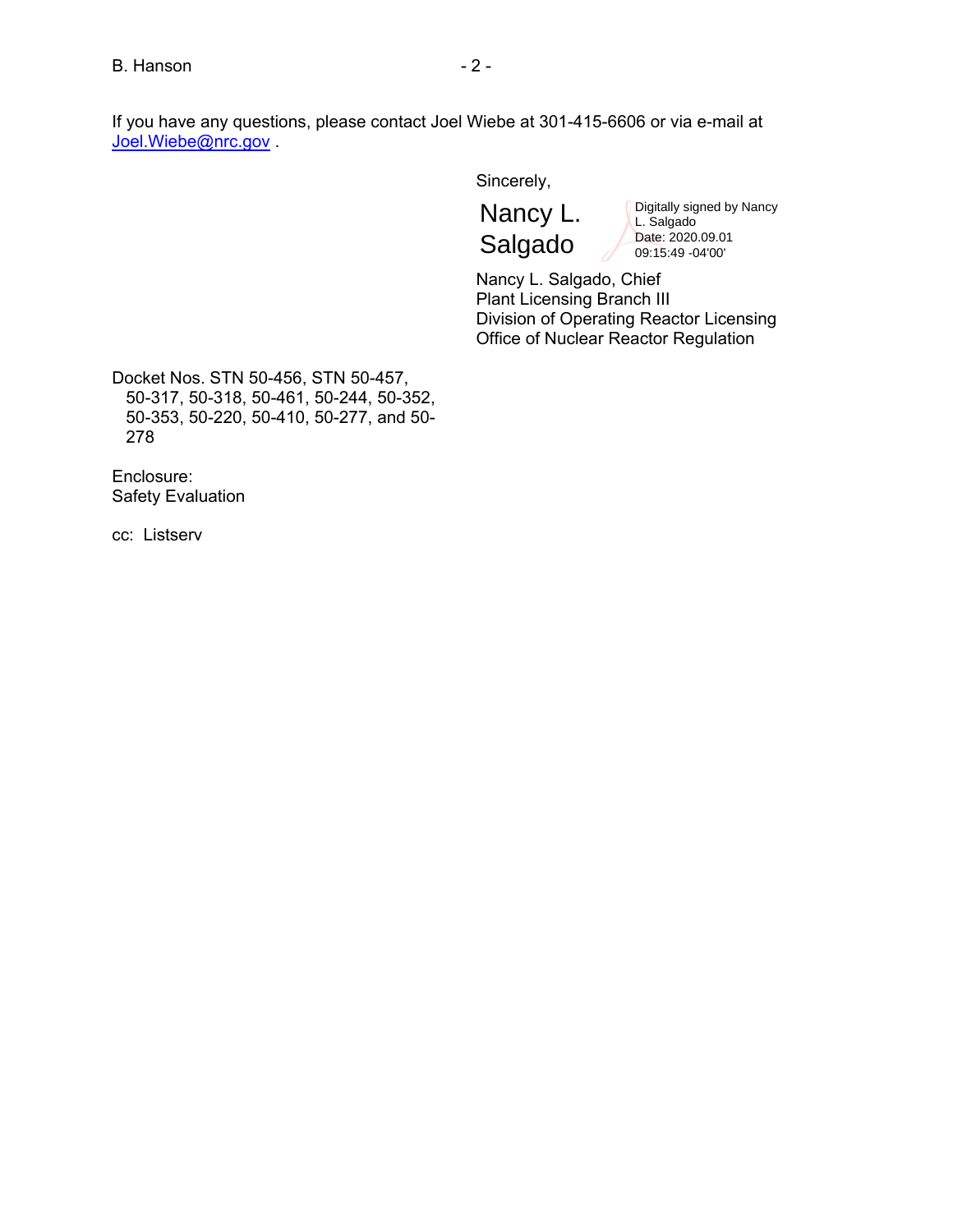

# SAFETY EVALUATION BY THE OFFICE OF NUCLEAR REACTOR REGULATION

## ALTERNATIVE REQUEST TO USE ASME OM CODE CASE OMN-26

## RELATED TO THE INSERVICE TESTING PROGRAMS FOR

## BRAIDWOOD, UNITS 1 AND 2, CALVERT CLIFFS, UNITS 1 AND 2, CLINTON, UNIT 1,

## R.E. GINNA, LIMERICK, UNITS 1 AND 2, NINE MILE POINT, UNITS 1 AND 2, AND

## PEACH BOTTOM, UNITS 2 AND 3

## DOCKET NOS. STN 50-456, STN 50-457, 50-317, 50-318, 50-461, 50-244

## 50-352, 50-353, 50-220, 50-410, 50-277, AND 50-278

## 1.0 INTRODUCTION

By a letter dated January 31, 2020 (Agencywide Documents Access and Management System (ADAMS) Accession No. ML20034C819), as supplemented by letter dated July 6, 2020 (ADAMS Accession No. ML20188A264), Exelon Generation Company, LLC (Exelon, the licensee), submitted to the U.S. Nuclear Regulatory Commission (NRC) an alternative test plan in lieu of certain inservice testing (IST) requirements of the American Society of Mechanical Engineers (ASME) *Operation and Maintenance of Nuclear Power Plants*, Division 1, OM Code: Section IST [inservice testing] (OM Code) for the IST programs at the following plants:

| Table 1                                                    |               |                                        |                                       |                                      |                                    |
|------------------------------------------------------------|---------------|----------------------------------------|---------------------------------------|--------------------------------------|------------------------------------|
| <b>Plant</b>                                               | <b>Docket</b> | <b>ASME</b><br>Test<br><b>Interval</b> | <b>ASME OM</b><br><b>Code Edition</b> | <b>Interval</b><br><b>Start Date</b> | <b>Interval</b><br><b>End Date</b> |
| <b>Braidwood Station</b><br>Unit 1                         | 50-456        | 4 <sup>th</sup>                        | 2012                                  | 7/29/2018                            | 7/28/2028                          |
| <b>Braidwood Station</b><br>Unit 2                         | 50-457        | 4 <sup>th</sup>                        | 2012                                  | 7/29/2018                            | 7/28/2029                          |
| <b>Calvert Cliffs Nuclear</b><br><b>Power Plant Unit 1</b> | 50-317        | 5 <sup>th</sup>                        | 2012                                  | 7/1/2018                             | 6/30/2028                          |
| <b>Calvert Cliffs Nuclear</b><br><b>Power Plant Unit 2</b> | 50-318        | 5 <sup>th</sup>                        | 2012                                  | 7/1/2018                             | 6/30/2028                          |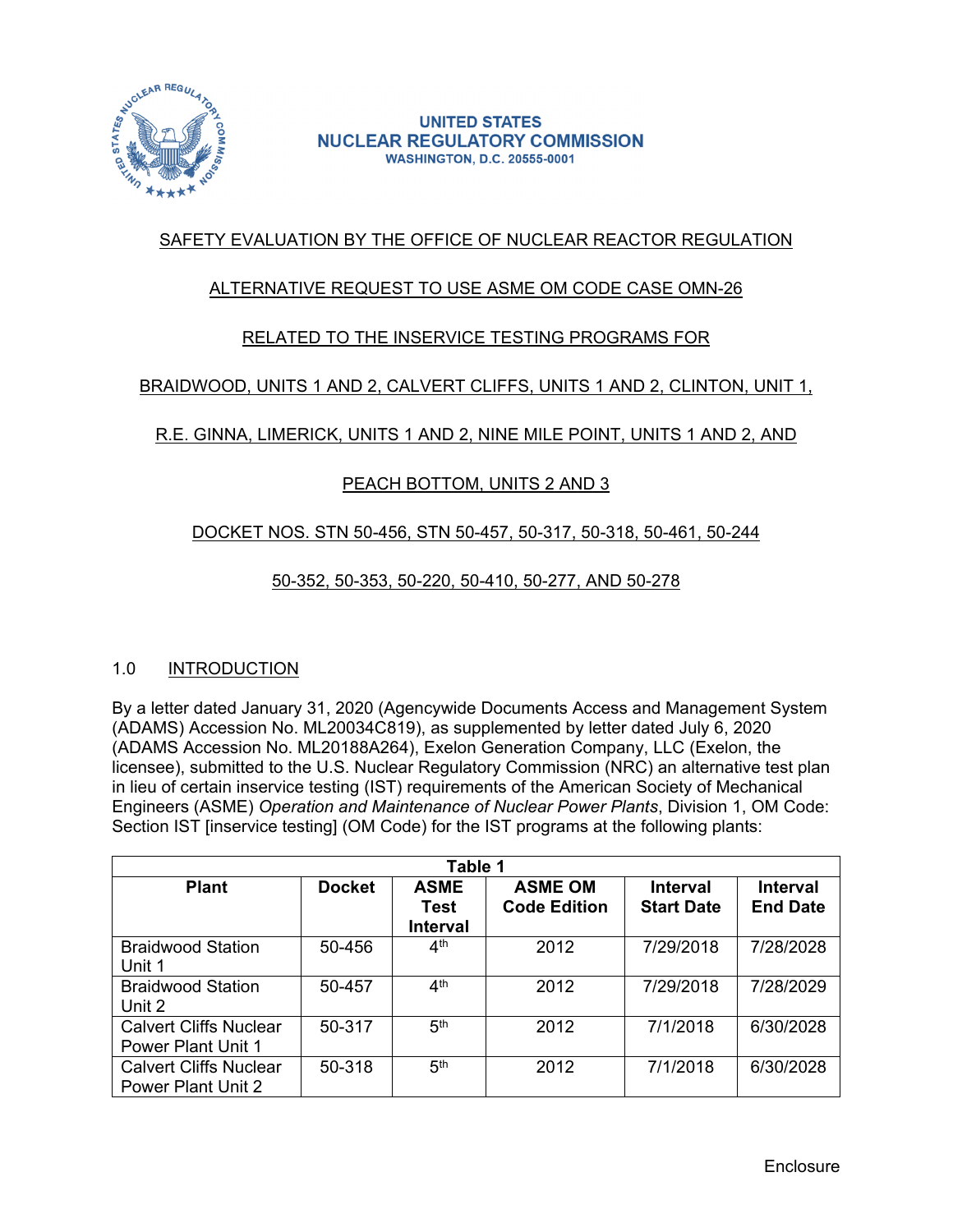| Table 1                       |               |                 |                     |                   |                 |
|-------------------------------|---------------|-----------------|---------------------|-------------------|-----------------|
| <b>Plant</b>                  | <b>Docket</b> | <b>ASME</b>     | <b>ASME OM</b>      | Interval          | <b>Interval</b> |
|                               |               | Test            | <b>Code Edition</b> | <b>Start Date</b> | <b>End Date</b> |
|                               |               | Interval        |                     |                   |                 |
| <b>Clinton Power Station</b>  | 50-461        | 3 <sup>rd</sup> | 2012                | 7/1/2020          | 6/30/2030       |
| Unit 1                        |               |                 |                     |                   |                 |
| R.E. Ginna Nuclear            | 50-244        | 6 <sup>th</sup> | 2012                | 1/1/2020          | 12/31/2029      |
| <b>Power Plant</b>            |               |                 |                     |                   |                 |
| <b>Limerick Generating</b>    | 50-352        | 4 <sup>th</sup> | 2012                | 1/8/2020          | 1/7/2030        |
| <b>Station Unit 1</b>         |               |                 |                     |                   |                 |
| <b>Limerick Generation</b>    | 50-353        | 4 <sup>th</sup> | 2012                | 1/8/2020          | 1/7/2030        |
| <b>Station Unit 2</b>         |               |                 |                     |                   |                 |
| Nine Mile Point               | $50-220$      | 5 <sup>th</sup> | 2012                | 1/1/2019          | 12/31/2028      |
| <b>Nuclear Station Unit 1</b> |               |                 |                     |                   |                 |
| Nine Mile Point               | 50-410        | 4 <sup>th</sup> | 2012                | 1/1/2019          | 12/31/2028      |
| <b>Nuclear Station Unit 2</b> |               |                 |                     |                   |                 |
| Peach Bottom Atomic           | 50-277        | 5 <sup>th</sup> | 2012                | 11/16/2018        | 8/14/2028       |
| <b>Power Station Unit 2</b>   |               |                 |                     |                   |                 |
| Peach Bottom Atomic           | 50-278        | 5 <sup>th</sup> | 2012                | 11/16/2018        | 8/14/2028       |
| <b>Power Station Unit 3</b>   |               |                 |                     |                   |                 |

Specifically, pursuant to Title 10, of the *Code of Federal Regulations* (CFR), Part 50, Section 55a, paragraph (z), subparagraph (1) (10 CFR 50.55a(z)(1)), the licensee requested to implement ASME OM Code Case OMN-26 related to the testing of certain active motoroperated valves (MOVs) on the basis that the alternative provides an acceptable level of quality and safety.

## 2.0 REGULATORY EVALUATION

The NRC regulations in 10 CFR 50.55a(f), "Inservice Testing Requirements," require, in part, that IST of certain ASME Code Class 1, 2, and 3 components must meet the requirements of the ASME OM Code and applicable addenda, except where alternatives have been authorized pursuant to paragraph 10 CFR 50.55a(z)(1) or 10 CFR 50.55a(z)(2).

In proposing alternatives, a licensee must demonstrate that the proposed alternatives provide an acceptable level of quality and safety (10 CFR  $50.55a(z)(1)$ ) or compliance would result in hardship or unusual difficulty without a compensating increase in the level of quality and safety (10 CFR 50.55a(z)(2)).

## 3.0.1 Applicable ASME OM Code

The following request is an alternative test plan in lieu of certain IST requirements of the 2012 Edition of the ASME OM Code for the IST programs at the plants listed in Table 1 of this safety evaluation (SE) for the duration of their current 10-year IST program interval.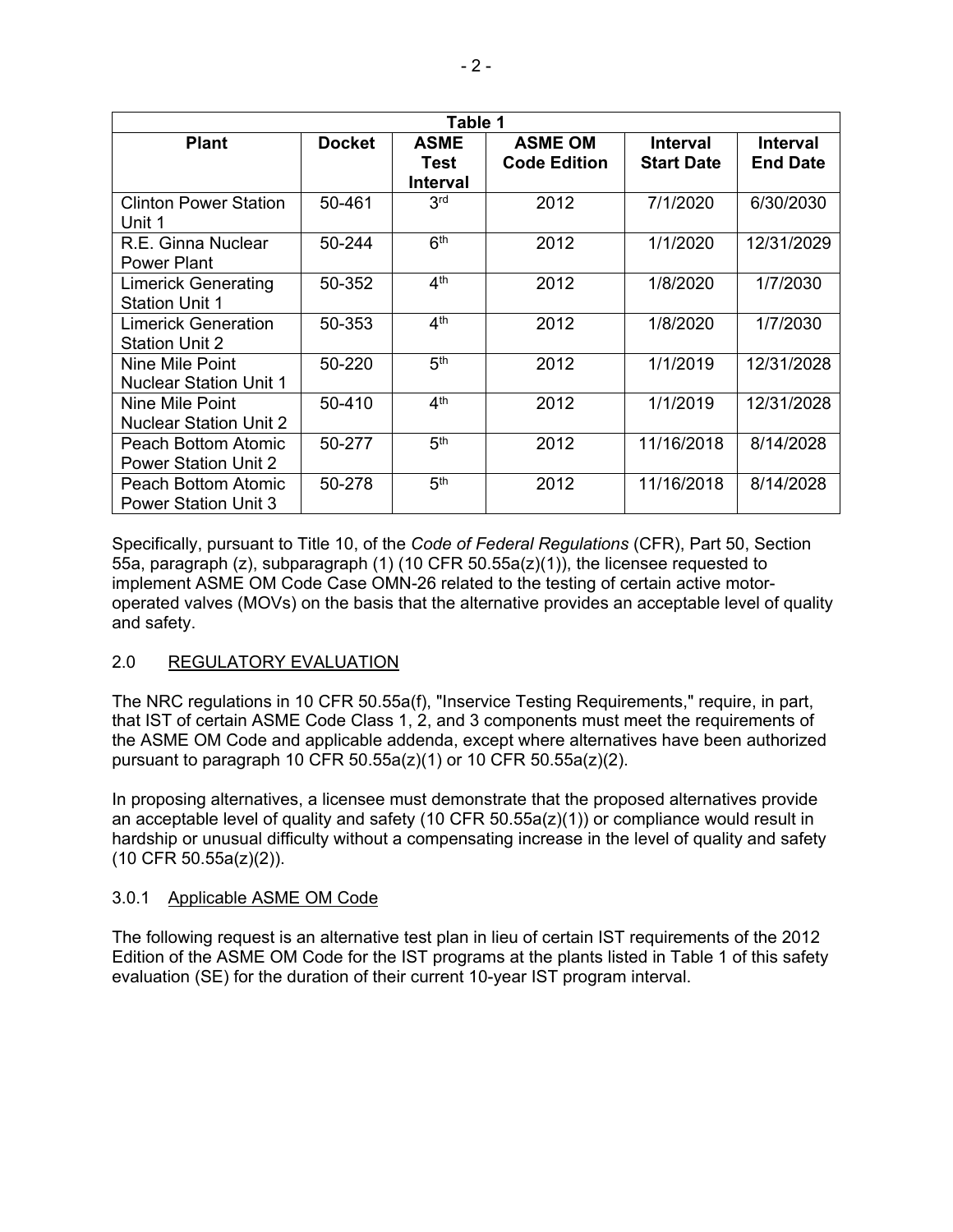#### 3.1.1 Licensee's Alternative Request

ASME OM Code Requirements:

Mandatory Appendix III, "Preservice and Inservice Testing of Active Electric Motor Operated Valve Assemblies in Light-Water Reactor Power Plants," paragraph III-3310, "Inservice Test Interval," subparagraph (c) states, in part, that "The maximum inservice test interval shall not exceed 10 yr."

Mandatory Appendix III, paragraph III-3700, "Risk-Informed MOV Inservice Testing," states that "Risk-informed MOV inservice testing that incorporates risk insights in conjunction with performance margin to establish MOV grouping, acceptance criteria, exercising requirements and testing interval may be implemented."

Mandatory Appendix III, paragraph III-3721, "[High Safety Significant Component] HSSC MOVs," states that "HSSC MOVs shall be tested in accordance with para. III-3300 and exercised in accordance with para. III-3600. HSSC MOVs that can be operated during plant operation shall be exercised quarterly, unless the potential increase in core damage frequency (CDF) and large early release (LER) associated with a longer exercise interval is small."

Mandatory Appendix III, paragraph III-3722, "[Low Safety Significant Component] LSSC MOVs," subparagraph (d), states that "LSSC MOVs shall be inservice tested at least every 10 yr in accordance with para. III-3310."

Alternative testing is requested for safety-related MOVs that are currently required to meet these ASME OM Code requirements.

The licensee states, in part:

#### Reason for Request

Code Case OMN-26 better aligns OM Code Mandatory Appendix Ill to the Risk and Margin Based Licensee Motor Operated Valve (MOV) Programs developed in response to NRC Generic Letter 96-05, "Periodic Verification of Design-Basis Capability of Safety-Related Motor-Operated Valves," that have been in effect since 1998. The Appendix Ill ten-year maximum inservice test interval was originally established to align with the maximum test interval allowed under the Generic Letter 96-05 MOV Programs that, for most Licensees, was established by the Joint Owners Group (JOG) MOV Periodic Verification Program. There is no formal technical basis for the current Appendix Ill ten-year maximum interval that applies to all MOVs regardless of Risk and Margin. Over the past twenty years, Exelon MOV Programs have demonstrated many margin stable MOVs that can be readily justified to extend from their current MOV Program maximum inservice test intervals of six years (for High Risk) and ten years (for Low Risk).

#### Proposed Alternative

Exelon proposes to implement the ASME OM Code Case OMN-26 alternative risk and margin informed rules for inservice testing of MOVs in its entirety.

HSSC MOVs shall be tested in accordance with para. III-3300 and exercised in accordance with para. III-3600 while applying the following HSSC MOV risk insights and limitations: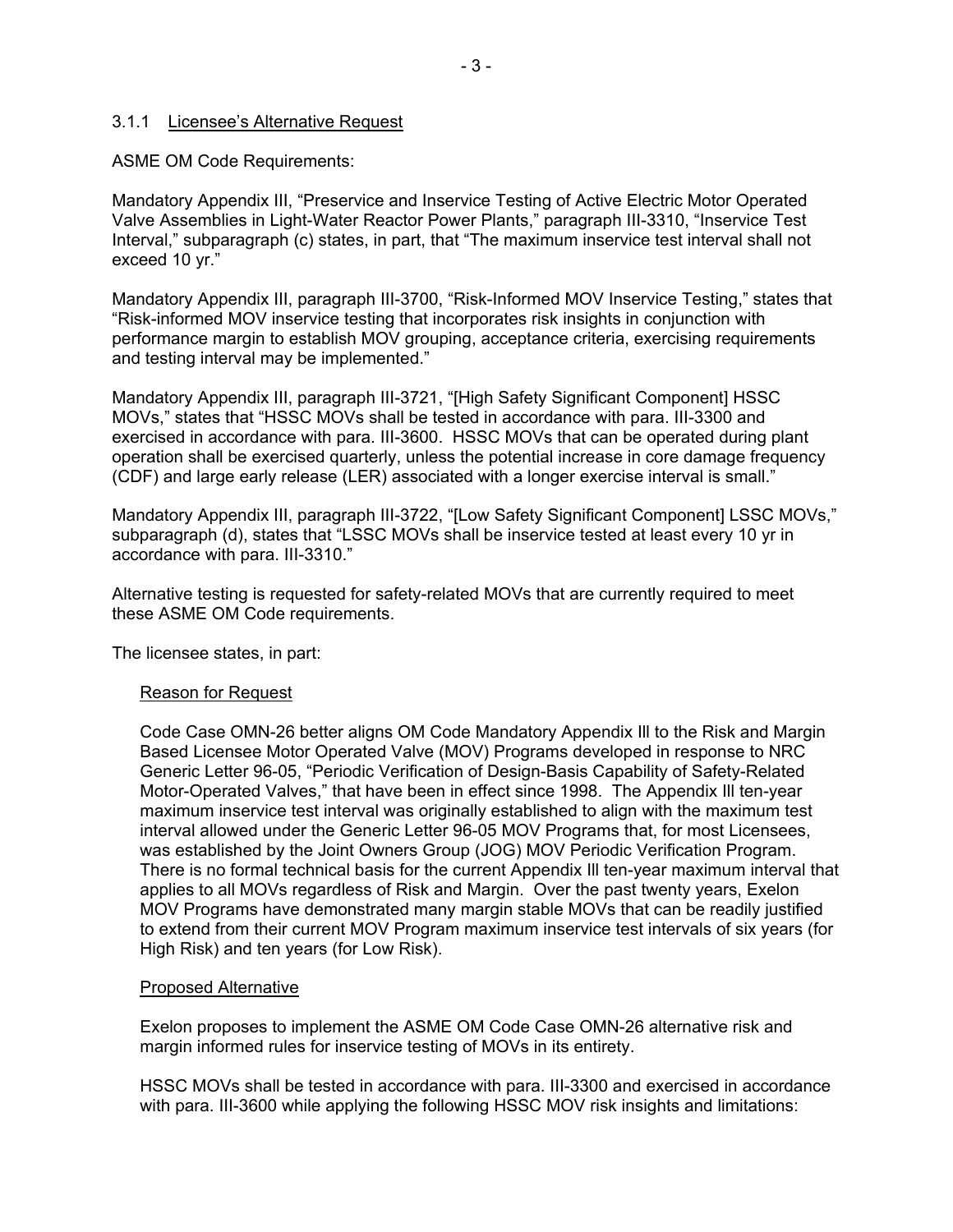- (a) HSSC MOVs that can be operated during plant operation shall be exercised quarterly, unless the potential increase in core damage frequency (CDF) and large early release (LER) associated with a longer exercise interval is small.
- (b) For HSSC MOVs, the maximum inservice test interval shall be established in accordance with Table 1 of OMN-26

**OMN-26 – Table 1 HSSC MOV – Margin Based Maximum Inservice Test Intervals**

| <b>HSSC MOV Functional</b>     | Maximum Inservice     | If MOV is routinely <sup>(A)</sup> operated at |  |
|--------------------------------|-----------------------|------------------------------------------------|--|
| Margin $(D)$                   | Test Interval (Years) | Design Basis Pressure Conditions               |  |
|                                |                       | - Max Inservice Test Interval                  |  |
|                                |                       | $(Years)^{(B)}$                                |  |
| Low $(< 5\%)$                  |                       |                                                |  |
| Medium ( $\geq 5\%$ and < 10%) |                       |                                                |  |
| High ( $\geq 10\%$ and < 20%)  |                       |                                                |  |
| Very High $(≥ 20%)$            |                       |                                                |  |

## **OMN-26 Table 1 – Notes**

- (A) Occurs at a periodicity no less frequent than once a refueling outage.
- (B) To utilize these intervals, test strokes at or exceeding design basis system conditions must be in the applicable safety function direction(s) and have no applicable operating experience, degradation or diagnostic test anomaly with the potential for adverse impact on MOV functional margin or the capability of the MOV to perform its design basis function.
- (D) For the purpose of this code case, the MOV functional margin limits apply to the As-Left MOV conditions at the start of the inservice test interval and include applicable test uncertainties and allowance for service-related degradation.

For LSSC MOVs, the maximum inservice test interval shall be established in accordance with Table 2 of OMN-26

| <b>LSSC MOV Functional</b>     | <b>Maximum Inservice</b> | If MOV is routinely <sup>(A)</sup> operated at |  |
|--------------------------------|--------------------------|------------------------------------------------|--|
| Margin $(D)$                   | Test Interval (Years)    | Design Basis Pressure Conditions               |  |
|                                |                          | - Max Inservice Test Interval                  |  |
|                                |                          | (Years) <sup>(B)</sup>                         |  |
| Low $(< 5\%)$                  |                          |                                                |  |
| Medium ( $\geq 5\%$ and < 10%) |                          | 12.                                            |  |
| High ( $\geq 10\%$ and < 20%)  | 12                       |                                                |  |
| Very High $(≥ 20%)$            | 12                       | $16^{(C)}$                                     |  |

**OMN-26 – Table 2 LSSC MOV – Margin Based Maximum Inservice Test Intervals**

### **OMN-26 Table 2 – Notes**

- (A) Occurs at a periodicity no less frequent than once a refueling outage.
- (B) To utilize these intervals, test strokes at or exceeding design basis system conditions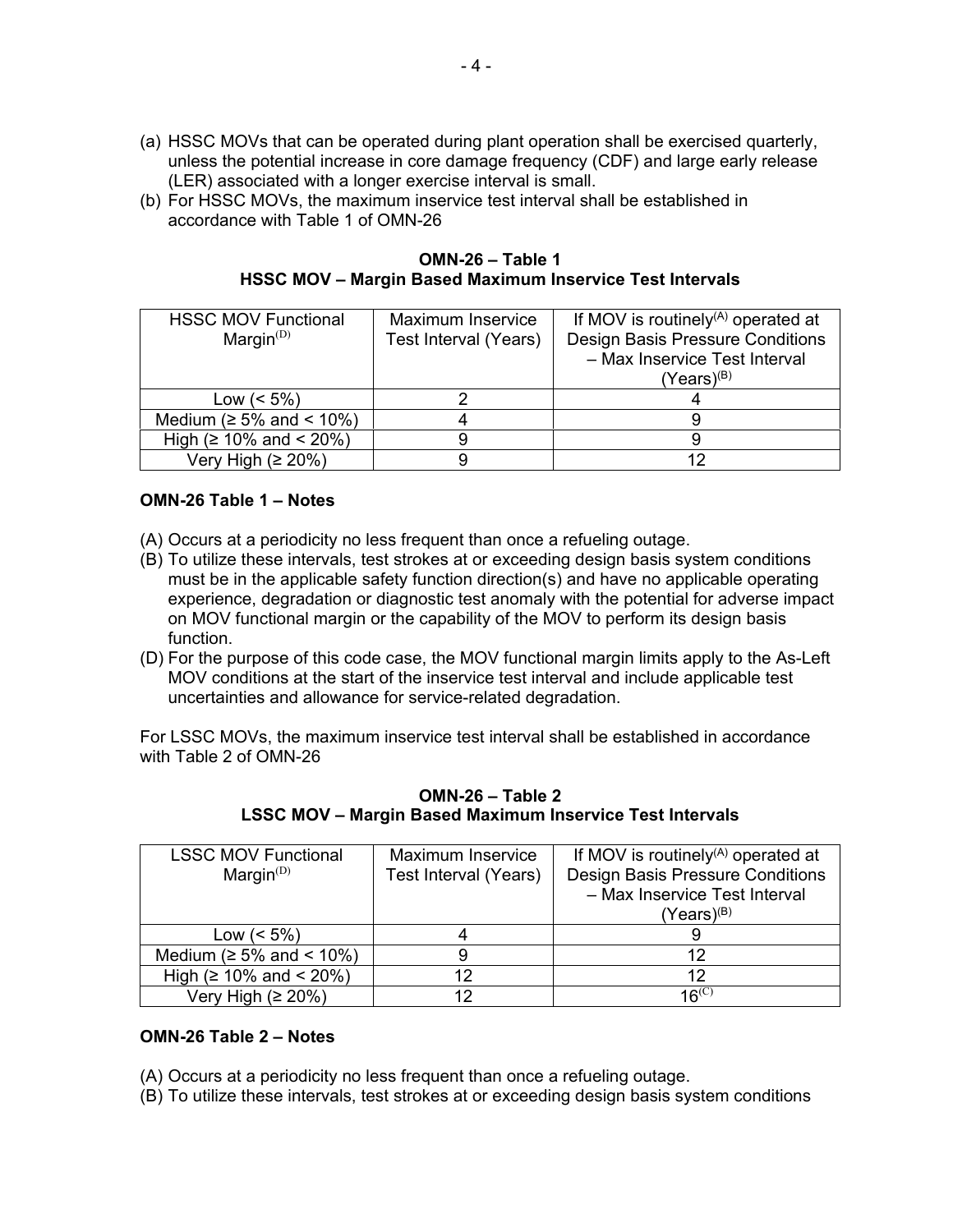must be in the applicable safety function direction(s) and have no applicable operating experience, degradation or diagnostic test anomaly with the potential for adverse impact on MOV functional margin or the capability of the MOV to perform its design basis function.

- (C) Operating plants that have acquired the requisite test data to satisfy Appendix Ill, paragraphs III-3310(b) or III-3722(c) must complete one cycle of collecting diagnostic test data at an extended test interval, minimum 9 and maximum 12 years, before extending the test interval by engineering evaluation to the maximum 16-year test interval.
- (D) For the purpose of this code case, the MOV functional margin limits apply to the As-Left MOV conditions at the start of the inservice test interval and include applicable test uncertainties and allowance for service-related degradation.

### Basis for Use

In its letters dated January 31 and July 6, 2020, the licensee describes the basis for its proposed alternative to implement ASME OM Code Case OMN-26 for the nuclear power plants listed in Table 1 of this SE. In summary, the licensee considers the requested alternative to adopt OMN-26 to be in line with the current JOG MOV periodic verification test program that Exelon has implemented since the late 1990's in response to Generic Letter(GL) 96-05. Both the JOG MOV periodic verification program and Code Case OMN-26 provide a risk-margin based methodology that establishes limitations for maximum IST intervals for MOVs. The licensee considers Code Case OMN-26 to provide a reasonable extension of this risk-Informed philosophy based on the lessons learned and accumulated MOV performance data gathered over more than 25 years of MOV performance verification testing. The licensee states that Appendix Ill alone, in isolation from Code Case OMN-26, provides no such methodology other than a maximum limit for the IST interval regardless of risk or margin.

In its letter dated July 6, 2020, the licensee clarifies the implementation of Code Case OMN-26 to be consistent with its plant operations. For example, the licensee states that to implement to extended intervals with MOV design-basis differential pressure testing, test strokes at or exceeding design basis system conditions must occur at a periodicity no less frequent than once a refueling cycle in the applicable safety function direction(s), and the MOV must have no applicable operating experience, degradation or diagnostic test anomaly with the potential for adverse impact on MOV functional margin or the capability of the MOV to perform its design basis function. The licensee notes that these routine strokes during the IST interval are not required to be diagnostically monitored. The licensee also states that the MOV functional margin limits apply to the As-Left MOV condition at the start of the IST interval and includes applicable test uncertainties and allowance for service-related degradation. The licensee notes that the IST interval is uniquely established for each MOV based on margin and risk classification of the MOV.

#### 3.1.2 NRC Staff Evaluation

The NRC regulations in 10 CFR 50.55a(b)(3)(ii) require nuclear power plant licensees to comply with the provisions of the ASME OM Code incorporated by reference in 10 CFR 50.55a, and must establish a program to ensure that MOVs continue to be capable of performing their design-basis safety function. The NRC staff considers ASME OM Code testing specified in Mandatory Appendix III with the conditions in 10 CFR 50.55a(b)(3)(ii), and the MOV diagnostic test programs developed in response to NRC GL 89-10, "Safety-Related Motor-Operated Valve Testing and Surveillance" (ADAMS Accession No. ML031150300) and GL 96-05, "Periodic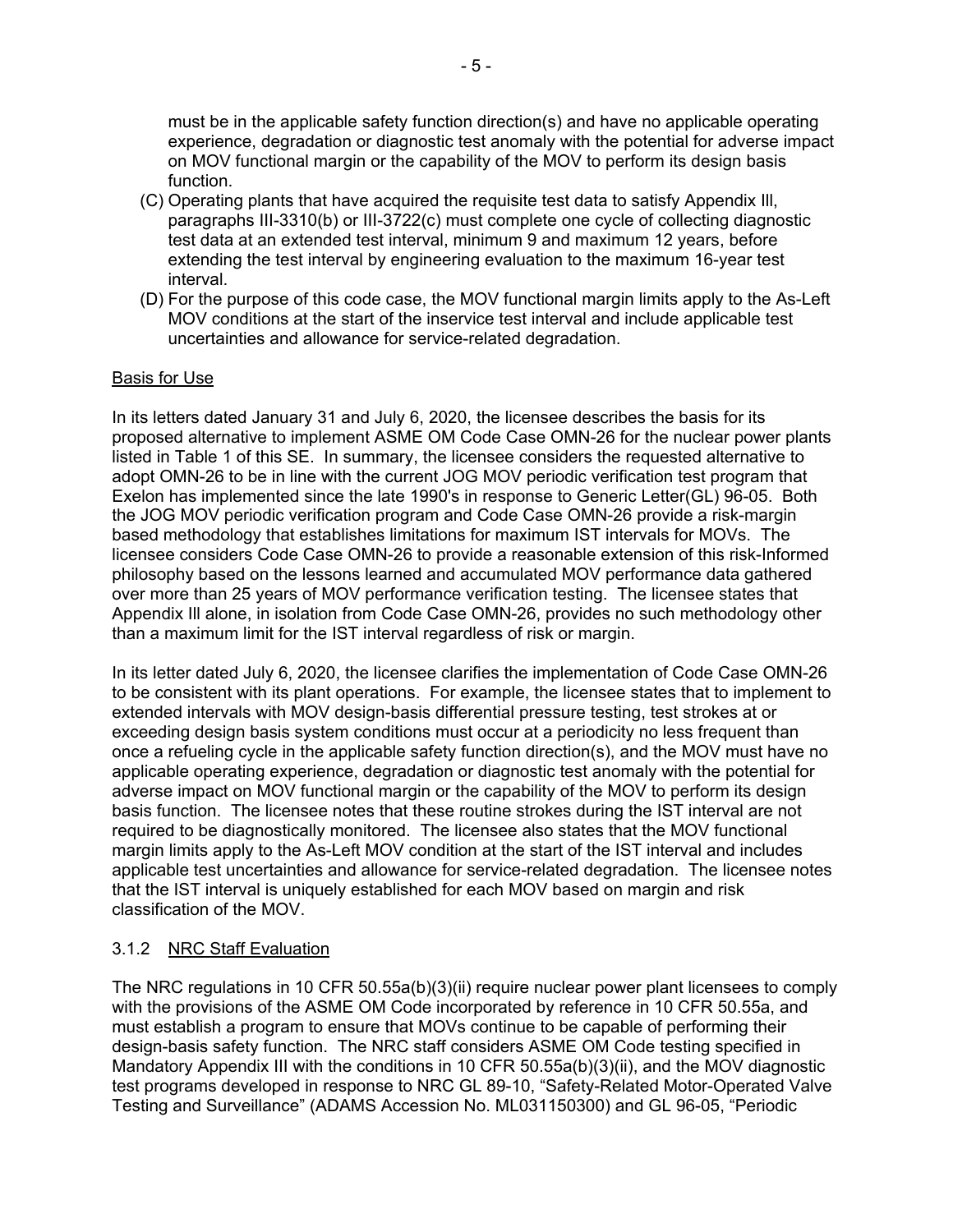Verification of Design-Basis Capability of Safety-Related Motor-Operated Valves" ADAMS Accession No. ML031110010), together will satisfy the regulatory requirements of 10 CFR 50.55a(b)(3)(ii).

In GL 89-10, the NRC staff requested that each nuclear power plant licensee establish a program to demonstrate that safety-related MOVs are capable of performing their design basis functions. During the implementation of GL 89-10, the NRC staff provided four acceptable methods a licensee could use to demonstrate the design basis capability of safety-related MOVs. The four methods for demonstrating capability in descending order of acceptability are:

- 1) Dynamic testing at or near design basis conditions with diagnostics of each MOV where practicable. Valves dynamically tested at less than design basis conditions may be extrapolated with proper justification.
- 2) Electric Power Research Institute (EPRI) MOV Performance Prediction Methodology (PPM). This method was developed for those valves that could not be dynamically tested. The PPM required internal valve measurements to provide assurance that the valve performance was predictable. The NRC staff began accepting the use of the PPM even where dynamic testing for an MOV was practicable.
- 3) MOV valve grouping. Where valve-specific dynamic testing was not performed and the PPM was not used, the staff accepted grouping of MOVs that were dynamic tested at the plant to apply the plant-specific test information to an MOV in the group.
- 4) The use of valve test data from other plants or research programs. The NRC ranks this as the least-preferred approach (with the most margin required) because the licensee would have minimal information regarding the tested valve and its history.

In superseding GL 89-10, GL 96-05 requested that each licensee establish a program, or ensure the effectiveness of its current program, to verify on a periodic basis that safety-related MOVs continue to be capable of performing their safety functions within the current licensing basis of the facility. The program should ensure that changes in required performance resulting from degradation (such as those caused by age) can be properly identified and addressed.

In response to GL 96-05, the nuclear industry joined together to form the JOG MOV periodic verification program. The JOG program consisted of three elements: (1) an "interim" MOV periodic verification program for licensees to use in response to GL 96-05 during development of a long-term program; (2) a 5-year MOV dynamic diagnostic test program; and (3) a long-term MOV periodic diagnostic test program to be based on the information from the dynamic testing program. The JOG effort was intended to answer the valve degradation question as it pertained to valve configuration, design, and system application. The JOG test program was not intended to provide data to the industry for the purpose of justifying valve performance. The final JOG program plan consisted of periodic diagnostic test program that is based on risk and margin. The NRC staff approved the JOG final program plan, with conditions, in an SE dated September 25, 2006 (ADAMS Accession No. ML061280315).

The ASME OM Code establishes the requirements for preservice and inservice testing and examination of certain components to assess their operational readiness in light-water reactor nuclear power plants. These requirements apply to pumps and valves that are required to perform a specific function in shutting down a reactor to the safe shutdown condition, in maintaining the safe shutdown condition, or in mitigating the consequences of an accident. The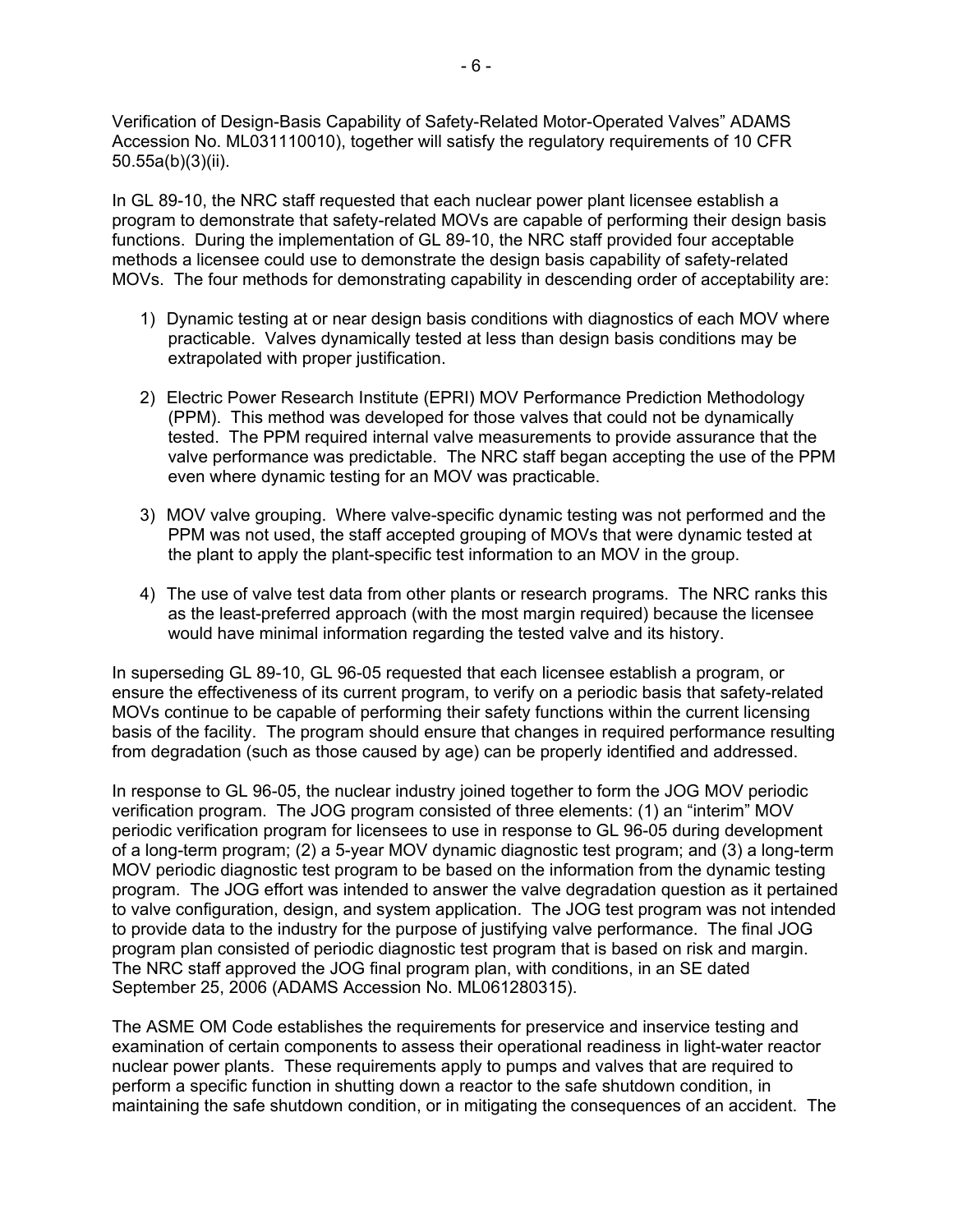ASME OM Code also applies to pressure relief devices and dynamic restraints.

Prior to the development of Mandatory Appendix III, the ASME OM Code testing for MOVs consisted of:

- 1) Valve exercising to include quarterly stroke time testing
- 2) Valve obturator movement verification during the exercise test
- 3) Valve leakage testing (only if the valve has a leakage limit requirement)
- 4) Remote position indication verification

In the past, these required tests were considered to be adequate to assess MOV operational readiness. However over the course of several years of operating experience and testing, it was determined that quarterly stroke time testing of MOVs was not an adequate indicator of valve degradation. As an alternative to MOV stroke-time testing, ASME developed Code Case OMN-1 to allow periodic exercising and diagnostic testing in assessing operational readiness of active MOVs in lieu of quarterly stroke-time testing. ASME provided additional guidance by developing Code Case OMN-11, "Risk-Informed Testing for Motor-Operated Valves," for MOVs in the IST program that are determined to have a high safety significance. The NRC staff has reviewed and accepted these Code Cases with certain conditions as noted in Regulatory Guide (RG) 1.192, "Operation and Maintenance Code Case Acceptability ASME OM Code" (ADAMS Accession No. ML19128A261), which is incorporated by reference in 10 CFR 50.55a. ASME merged these two Code Cases into an updated version of Code Case OMN-1 published in the 2006 Addenda of the ASME OM Code. This updated OMN-1 Code Case was later adopted into the 2009 Edition of ASME OM Code as Mandatory Appendix III. The NRC conditions for use of Mandatory Appendix III are specified in 10 CFR 50.55a(b)(3)(ii).

Most licensees of operating nuclear power plants committed to follow the JOG MOV periodic verification program as part of their response to GL 96-05. The NRC staff reviewed each licensee's GL 96-05 program and risk methodology (including implementation of the JOG program) and prepared an SE describing its review of each of those programs with conditions. Many licensees committed to the Boiling Water Reactor Owners Group (BWROG) risk methodology NEDC-32264A (Revision 2) approved by NRC staff on February 27, 1996, Westinghouse Owners Group (WOG) risk method V-EC-1658-A (Revision 2) approved by NRC staff on August 13, 1998, or a plant-specific risk methodology. The nuclear power plants listed in Table 1 of this SE committed to the following risk ranking method:

- 1) Limerick committed to follow the BWROG risk method SE dated November 17, 2000 (ADAMS Accession No. ML003755447)
- 2) Braidwood committed to follow the WOG risk method Response to Request for Additional Information (RAI) dated April 12, 1999 (ADAMS Accession No. ML17191B310)
- 3) Calvert Cliffs committed to follow the WOG risk method SE dated December 15, 1999 (ADAMS Accession No. ML993550374)
- 4) Clinton committed to follow a plant-specific risk method SE dated February 8, 2000 (ADAMS Accession No. ML003681570)
- 5) Ginna committed to follow the WOG risk method SE dated December 27, 1999 (ADAMS Accession No. ML003672670)
- 6) Nine Mile committed to follow a plant-specific risk method SE dated July 18, 2000 (ADAMS Accession No. ML003729304)
- 7) Peach Bottom committed to follow the BWROG risk method SE dated November 16, 2000 (ADAMS Accession No. ML003752691)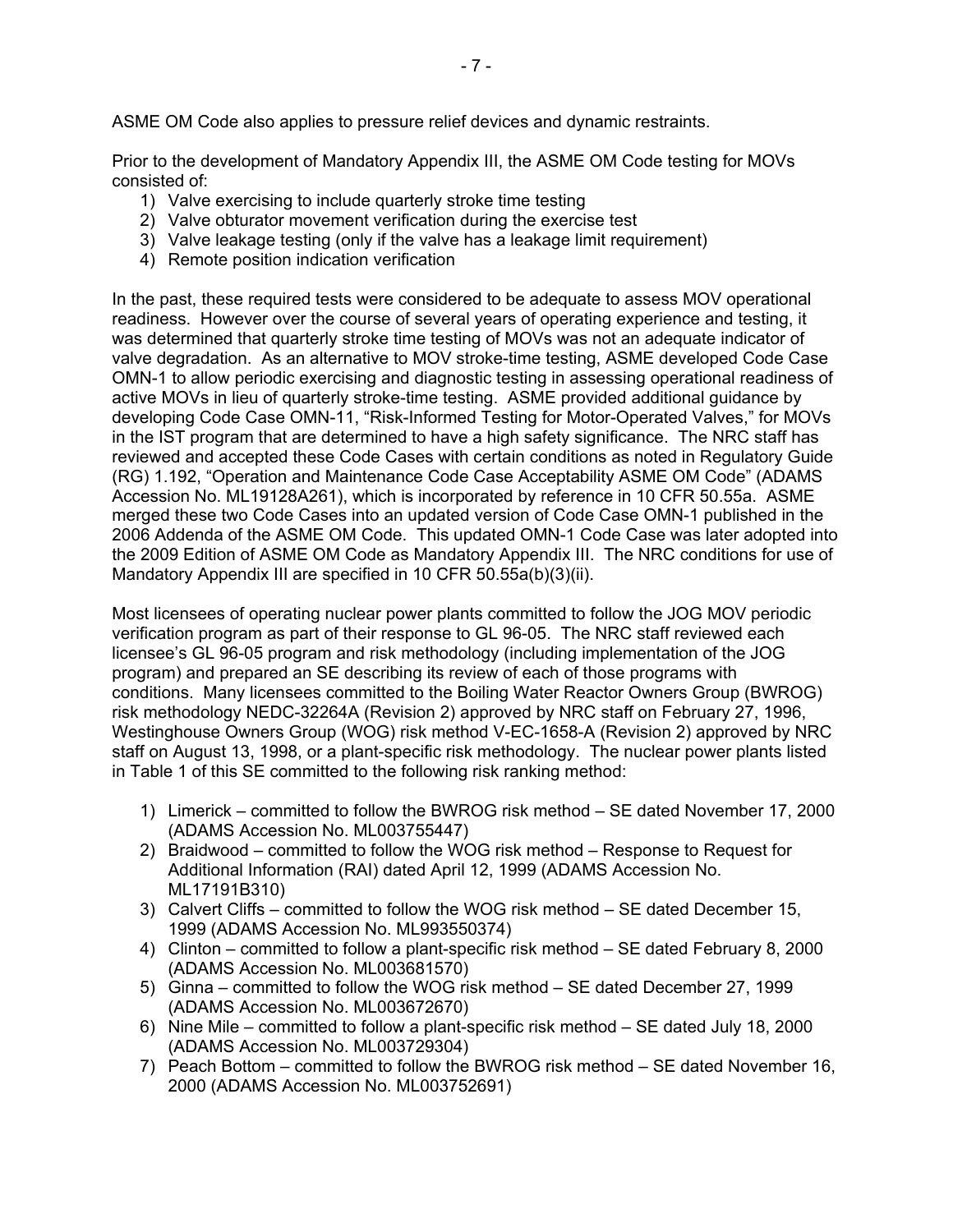Licensees of operating nuclear power plants must meet the requirements of 10 CFR 50.55a(b)(3)(ii) to follow the ASME OM Code requirements, and have an MOV program that periodically verifies that MOVs will continue to perform their safety functions. The NRC staff considers the JOG program plan and Mandatory Appendix III to meet 10 CFR 50.55a(b)(3)(ii) with conditions. Both programs are similar but have differences such as:

- 1) The JOG program incorporates risk into its MOV diagnostic testing schedule, but Mandatory Appendix III does not require the implementation of a risk-informed program. Applying risk in Mandatory Appendix III relaxes valve grouping requirements which allows for more flexible testing.
- 2) The JOG program has specific test intervals based on risk and margin. High risk MOVs have shorter test intervals dependent on margin with a maximum test interval of 6 years for high margin MOVs and 2 years for low margin MOVs. Mandatory Appendix III relies on the plant MOV engineer to set the correct test interval not to exceed 10 years based on specific MOV diagnostic test data. High risk valves can be justified to extend the test interval to 10 years.
- 3) The licensee's implementation of the JOG program is a commitment, whereas the implementation of Mandatory Appendix III is a regulatory requirement.
- 4) The JOG program applies to valve performance, and the licensee is responsible for justifying the periodic verification of the actuator performance.

ASME developed Code Case OMN-26 to reduce the amount of programmatic changes for licensees incorporating Mandatory Appendix III for the first time when the licensees update their IST program plans. Code Case OMN-26 aligns those portions of Mandatory Appendix III to follow the JOG approach of the test interval being based on both margin and risk that has been successfully implemented for the last 20 years. In some instances, Code Case OMN-26 is more restrictive in that certain valves (without periodic design-basis testing) are not allowed to have test intervals up to the 10-year interval allowed in Mandatory Appendix III. On the other hand, Code Case OMN-26 will allow certain valves to have test intervals based on their risk and margin that are beyond the 10-year interval in Appendix III. The NRC staff considers the extensions of the test intervals in Code Case OMN-26 to be reasonable based on many years of successful test data in implementing the JOG program by nuclear power plant licensees.

Another improvement in Code Case OMN-26 is that for high-risk valves with very high margins that are successfully stroked at least once per operating cycle under full design pressure and flow, the test interval may be extended to 12 years. Similarly, the diagnostic test interval for low-risk valves with very high margins and that are successfully stroked at least once per operating cycle under full design pressure and flow, the test interval may be extended to 16 years. Essentially, each successful stroke under full design pressure and flow is a reasonable demonstration of a very high margin MOV being operationally ready to perform its safety function without diagnostic test equipment.

In its letter dated July 6, 2020, the licensee states that the provisions of Code Case OMN-26 will be implemented in their entirety, including all tables and associated notes. The licensee specifies minor clarifications of the notes in the tables in Code Case OMN-26 to be consistent with its normal plant operations. The NRC staff has determined that the licensee's proposed alternative to implement Code Case OMN-26, as described in the licensee's letters dated January 31, 2020, and July 6, 2020, at the nuclear power plants listed in Table 1 of this SE, provides an acceptable level of quality and safety for their current 10-year IST program intervals.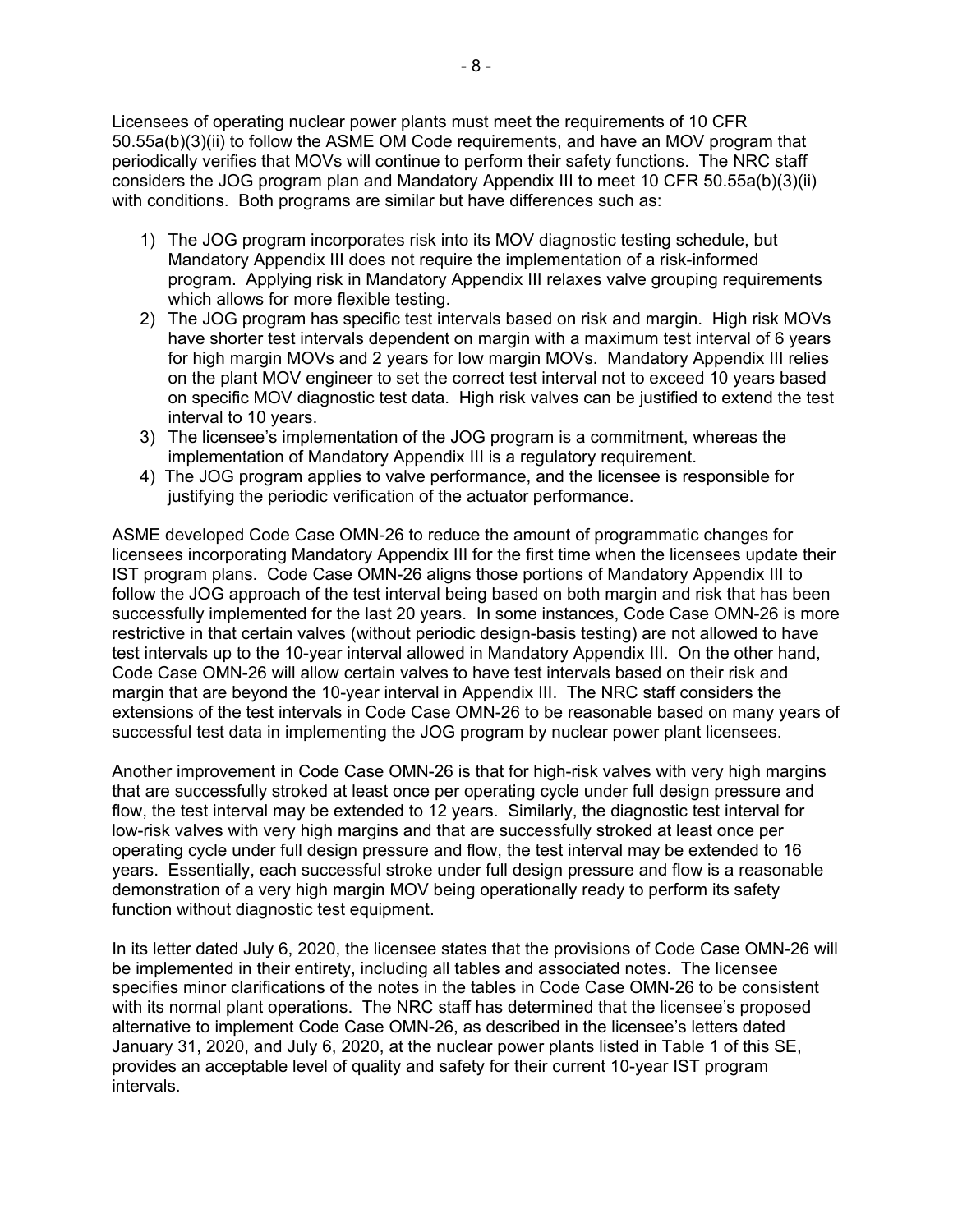### 4.0 CONCLUSION

As described above, the NRC staff concludes that the proposed alternative to implement ASME OM Code Case OMN-26, as described in the licensee's letters dated January 31, 2020, and July 6, 2020, provides an acceptable level of quality and safety for the nuclear power plants listed in Table 1 of this SE. Accordingly, the NRC staff concludes that the licensee has adequately addressed all of the regulatory requirements set forth in 10 CFR 50.55a(z)(1).

Therefore, the NRC staff authorizes the proposed alternative for the implementation of ASME OM Code Case OMN-26, for the specified 10-year IST program intervals for the nuclear power plants listed in Table 1 of this SE.

All other ASME OM Code requirements for which relief or an alternative was not specifically requested and approved in the subject requests remain applicable.

Principal Contributor: Michael Farnan, NRR

Date of issuance: September 1, 2020